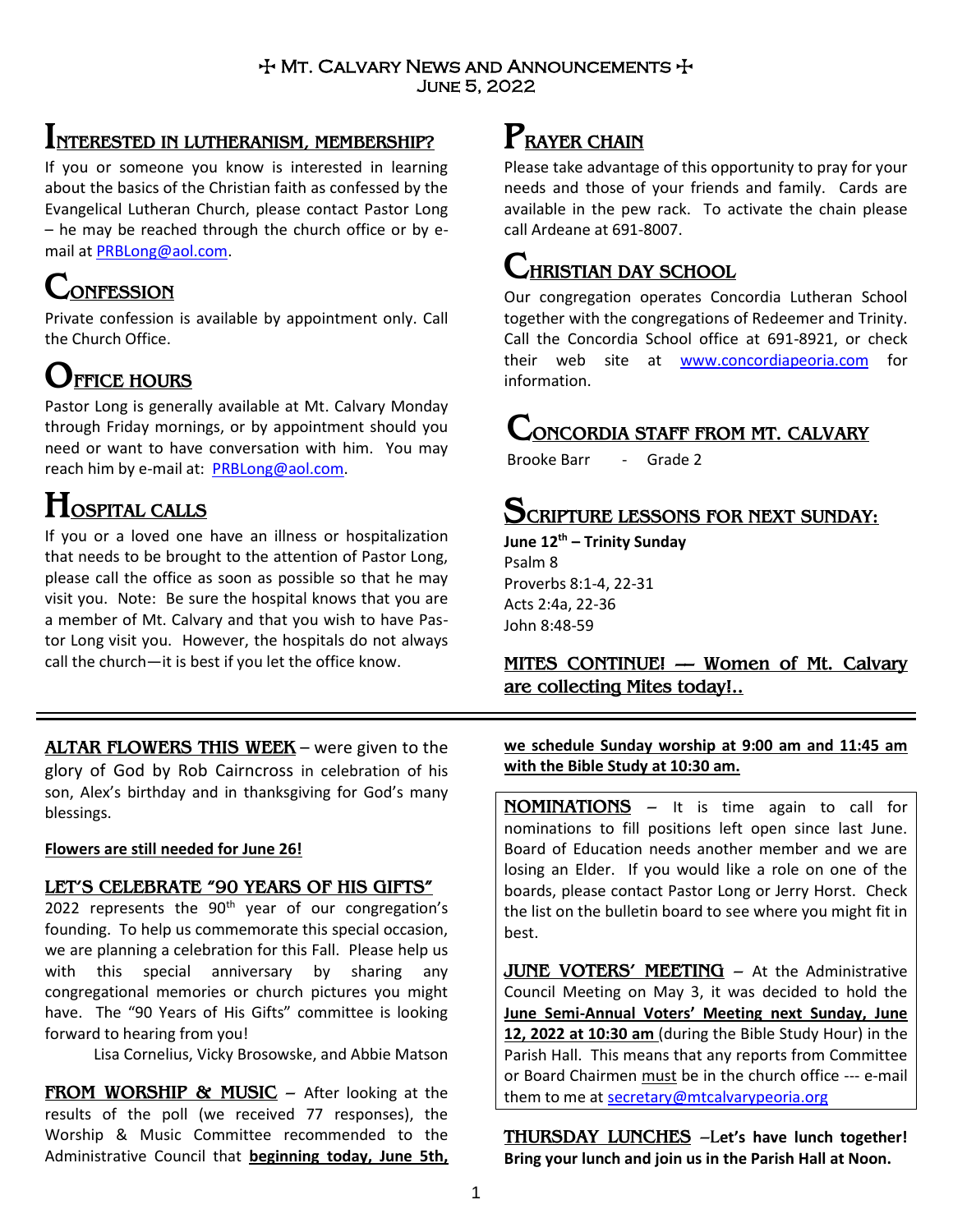**THIS YEAR'S GRADUATES** -- Do you have someone graduating this year? If so, we would like to recognize them and their achievements. The deadline for the June Messenger is past, but we still want to give recognition – so please get us names of anyone we missed.

**SECRETARY ASKING FOR HELP** — I would like to take June 16-22 to help Sarah make Katie's wedding dress. I am asking for people to cover the office during that time so that I can be in Cape Girardeau that week. Please call the office (309-688-4321) or see me at church to let me know you can help.

**NOW HOME** – Nancy Meyer, who had been in Reach at Lutheran Hillside Village, is now at home.

**NEW MEN'S BIBLE STUDY TOPIC:** -- **How Do You Hold on to Hope in a Hostile Culture?** 1 Peter gives an answer to that question as the apostle seeks to strengthen and encourage the Christians in Rome as they faced hardships because of their faith in Jesus.

**We are meeting Wednesdays at 6:30 am at Gebby's Family Restaurant at 726 East War Memorial Drive in Peoria Heights.** 

**SUNDAY MORNING BIBLE STUDY** – **Predesti –**

**What?** One of the teachings of the Bible that has given people pause over the years is "predestination," the teaching that God has elected His people to salvation in Jesus before the beginning of time. What does this mean? Can I tell whether I'm elected? What about free will? We'll take a look at how these teachings are approached in the *Formula of Concord* over the next few weeks in Adult Bible Class.

**CONCORDIA LUTHERAN SCHOOL VOLUN-TEER WORK DAY** — **Saturday, June 11 —9:00 – 12:00** — We need you for both light duty indoor and outdoor projects. Our primary tasks will be to refresh

and paint the 1st, 2nd, and Aftercare room sink cabinets. Help us get ready for the new school year! Spread the word! Contact Jarrod Horman if you have any questions: Jarrod.Horman@gmail.com

**NEWS FOR ALL MT. CALVARY WOMEN** -- After a two year hiatus due to COVID, nine women met May 2<sup>nd</sup> to regroup for the 2022/2023 year. Our first meeting will be Monday, September 12 (second Monday of the month) at 6:30. Officers for the year are: Mary Ann Auer - president, Theresa Johnston - vice president, Dawn Henderson - treasurer, Marcia Riddle - secretary. A big thank you to everyone who quietly continued to carry on with work of Women of Mt. Calvary since March of 2020. More news to follow.

**TREATS FOR FAMILY HOUSE -** We provide treats for Family House on the fourth Monday of each month (see note on bulletin board). **The list for 2022 is up**, so, if you are able to help, please sign the sheet on the bulletin board or contact LaVelle Borders (309-681-9414).

**POSTAGE STAMPS** – The Women of Mt. Calvary are saving postage stamps for LWML. Please cut out your postage stamps from envelopes and leave them in the office. Judy will get them to the ladies. They will trim the stamps and send them to LWML to support their mission work. Thank you.

**CRAFTS AND CONVERSATION HAS BEGUN AGAIN ON THURSDAY MORNINGS** – The ladies of the Crafts and Conversation Group that met at 10:00 am on Thursday mornings before the pandemic hit, have decided to meet again at 10:00 am on Thursdays**.** They will socially distance by moving tables together and sitting 6 feet apart. Also, be sure to wear your mask. This is open to anyone, bring a craft or activity you like to do, needlework, coloring, etc., and join the group.

**FOOD PANTRY NEEDS –** During **June** our pantry will be in need of **Saltine Crackers, Cooking Oil, Fruit, Jello, Shampoo, and Boxed Potatoes. They are also looking for the heavier plastic bags that grocery stores use for delivery**. If you can help out by bringing any of these items, your donation can be left in the church entry way during regular office hours.

### **COMING OUT OF COVID**

- 1. Masks are optional "officially."
- 2. We will continue with single-use bulletins.
- 3. Pew spacing has been removed but there is still plenty of room to stay distanced if you need to.

### **Continuing Wisdom**

- 1. Wash your hands.
- 2. If you are running a temperature, or don't feel well, please participate in one of our online options.
- 3. We will continue to record the main service on Sunday and make that available on our You Tube channel:

[https://www.youtube.com/channel/UCQY14dddMyg](https://www.youtube.com/channel/UCQY14dddMygJRCjTXdM3r1Q) [JRCjTXdM3r1Q](https://www.youtube.com/channel/UCQY14dddMygJRCjTXdM3r1Q)

**RETURN TO "COMMUNION TABLES"** – As COVID transmission remains under control, we are having folks come forward to receive communion (or a blessing) once again. However, due to a shortage of ushers, we are trying a new traffic pattern. We ask you to come up by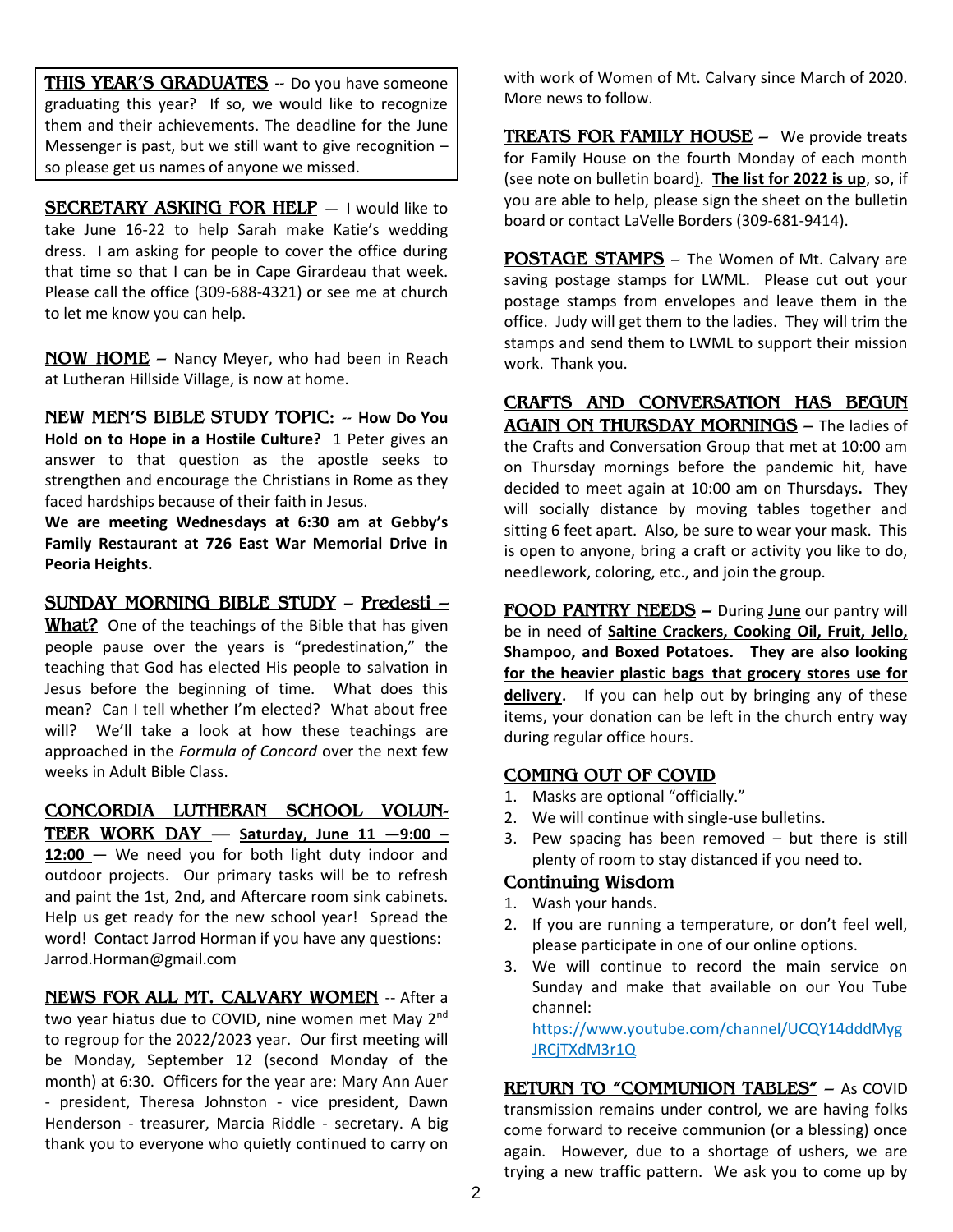the center aisle, both sides, and then stand to either side of the font as appropriate. After being dismissed, please return to your places by the side aisles. If coming forward is a challenge, simply let the usher know, and Pastor Long will bring communion to you.

**STEWARDSHIP** – Please remember that the ministry of Mt. Calvary continues even in these odd days. Your prayers and contributions are still needed.

The Treasurer's Report for April 2022 showed the year's expenses at \$126,471.92, and income of \$102,589.14. You may mail your envelopes in (checks only, please), or drop them by the office. You can also make electronic donations through our web page: [\(www.mtcalvarypeoria.org](http://www.mtcalvarypeoria.org/)) by clicking the "donate" tab and setting up a profile with VANCO. If a donation is given using a credit card or debit card there is a 2.75% fee. If an electronic check is used the fee is 1.00%. People have begun donating through e-giving and have learned how easy it is to use.

### **LUTHERANS FOR LIFE THOUGHT FOR THE**

**DAY** -- The builders of Babel tried to grasp God's power and prestige for themselves. Their selfishness delivered only division. Physician-assisted suicide, embryodestroying biotechnologies, and abortion also attempt to exercise God's authority over life and death. But keeping the Word of the Lord—including the encouragement to love even the least of our neighbors—brings people together (Acts 2:9-11) and receives Gospel peace (John 16:23, 27).

#### **LISTEN TO WORLDWIDE KFUO.ORG.**

KFUO Radio, the broadcast voice of The Lutheran Church—Missouri Synod, shares Christ for you anytime, anywhere on KFUO.org via worship services, Bible and theology studies, practical talk programs, and sacred music. Find programs on demand at [kfuo.org](https://kfuo.us19.list-manage.com/track/click?u=54af661ed49340a315983cb13&id=23f436d69c&e=9f5cc2cb8c) and wherever you get your podcasts! Find us **on** social: @KFUOradio on [Facebook,](https://kfuo.us19.list-manage.com/track/click?u=54af661ed49340a315983cb13&id=a1af9c142f&e=9f5cc2cb8c) [Twitter,](https://kfuo.us19.list-manage.com/track/click?u=54af661ed49340a315983cb13&id=da6b9900e0&e=9f5cc2cb8c) and [Instagram.](https://kfuo.us19.list-manage.com/track/click?u=54af661ed49340a315983cb13&id=baa10b7b13&e=9f5cc2cb8c)

**CHRIST FOR YOU this week on KFUO.org:** Study Acts 15- 17 on Sharper Iron's "To the End of the Earth" (weekdays at 8:00 a.m. CT), continue studying Genesis on Thy Strong Word (weekdays at 11:00 a.m. CT), and dig into Augsburg Confession Article XX: Good Works on Concord Matters (6/11 at 10:00 a.m. CT). Find your favorite programs on demand at kfuo.org or the KFUO Radio app!

**[THE LUTHERAN LADIES' LOUNGE](https://www.kfuo.org/2022/04/08/lutheran-ladies-lounge-episode-132-wild-card-easter-egg-traditions-around-the-globe/)** – **Story time with Sarah:** Military Chaplaincy **in American History** -- Just in time for Armed Forces Sunday, Memorial Day, and Military Appreciation Month, Sarah tells the story of

American military chaplaincy in general and LCMS Ministry to the Armed Forces in particular.

Beginning with George Washington and the Revolutionary War and continuing through the Civil War, World War I, World War II, and later conflicts, this Story Time episode shines a spotlight on the work Lutheran chaplains have done to share the love of Christ with soldiers, sailors, marines, airmen, coast guardsmen, guardians, and others.

For more information, visit the *[Ministry to the Armed](https://www.lcms.org/ministry-to-the-armed-forces)  [Forces page at LCMS.org,](https://www.lcms.org/ministry-to-the-armed-forces)* where you can learn more about Operation Barnabas, the Adopt-a-Chap program, and more. Follow LCMS MAF [on Facebook,](https://www.facebook.com/MinistryArmedForces.LCMS) [on Instagram,](https://www.instagram.com/lcmsmaf/) and [on Twitter](https://twitter.com/lcmsmaf) to read stories and see photos of chaplains in action.

To dig more deeply into the early history of LCMS military chaplaincy, check out *[They Shall Not March Alone:](https://www.amazon.com/They-Shall-March-Alone-Church-Missouri/dp/0570042453/ref=sr_1_1?crid=1NLEC8AU945GV&keywords=they+shall+not+march+alone+chaplain&qid=1653654568&rnid=2941120011&s=books&sprefix=they+shall+not+march+alone+chaplain%2Caps%2C91&sr=1-1)  [Glimpses into the Life and History of the Chaplaincy of the](https://www.amazon.com/They-Shall-March-Alone-Church-Missouri/dp/0570042453/ref=sr_1_1?crid=1NLEC8AU945GV&keywords=they+shall+not+march+alone+chaplain&qid=1653654568&rnid=2941120011&s=books&sprefix=they+shall+not+march+alone+chaplain%2Caps%2C91&sr=1-1)  [Lutheran Church-Missouri Synod.](https://www.amazon.com/They-Shall-March-Alone-Church-Missouri/dp/0570042453/ref=sr_1_1?crid=1NLEC8AU945GV&keywords=they+shall+not+march+alone+chaplain&qid=1653654568&rnid=2941120011&s=books&sprefix=they+shall+not+march+alone+chaplain%2Caps%2C91&sr=1-1)*

For more bonus stories from this episode, read about [Chaplain Gregory Todd's promotion to Chief of Chaplains](https://reporter.lcms.org/2022/todd-promoted-to-chief-of-chaplains/) for the U.S. Navy, [Chaplain Travis Fer](https://www.csl.edu/2021/12/serving-in-the-middle/)guson's service in [Qatar,](https://www.csl.edu/2021/12/serving-in-the-middle/) and [Chaplain Chad Czischke's service in](https://engage.lcms.org/chaplain-spring-2021/)  [Afghanistan.](https://engage.lcms.org/chaplain-spring-2021/)

**ISSUES ETC. -- TALK RADIO AND PODCASTS FOR THINKING CHRISTIANS** -- Issues, Etc. is a radio talk show and podcast produced by Lutheran Public Radio in Collinsville, IL and hosted by LCMS Pastor Todd Wilken. This week's subjects include: The Movie "Top Gun: Maverick," Just War Tradition, Science in an Age of Unreason, The Doctrine of the Trinity and more. You can listen on-demand at issuesetc.org, the LPR mobile app and your favorite podcast provider

FROM LUTHERAN SOCIAL SERVICES -- In central Illinois this spring there is a great need for foster parents. We are asking members of your congregation to prayerfully contemplate this urgent demand. Long-term foster families are needed as well as short-term. As a short-term caregiver, you would serve as a respite or emergency foster family.

Lutheran Social Services of Illinois provides supportive services for children in need and their families. Foster care services focus on placing children who have experienced neglect or abuse in a loving and secure home. Children's Community Services offers numerous other services to at-risk children and their families in their communities.

Lutheran Social Services of Illinois is a licensed child welfare agency – License #013005 The foster care system doesn't work without Foster families.